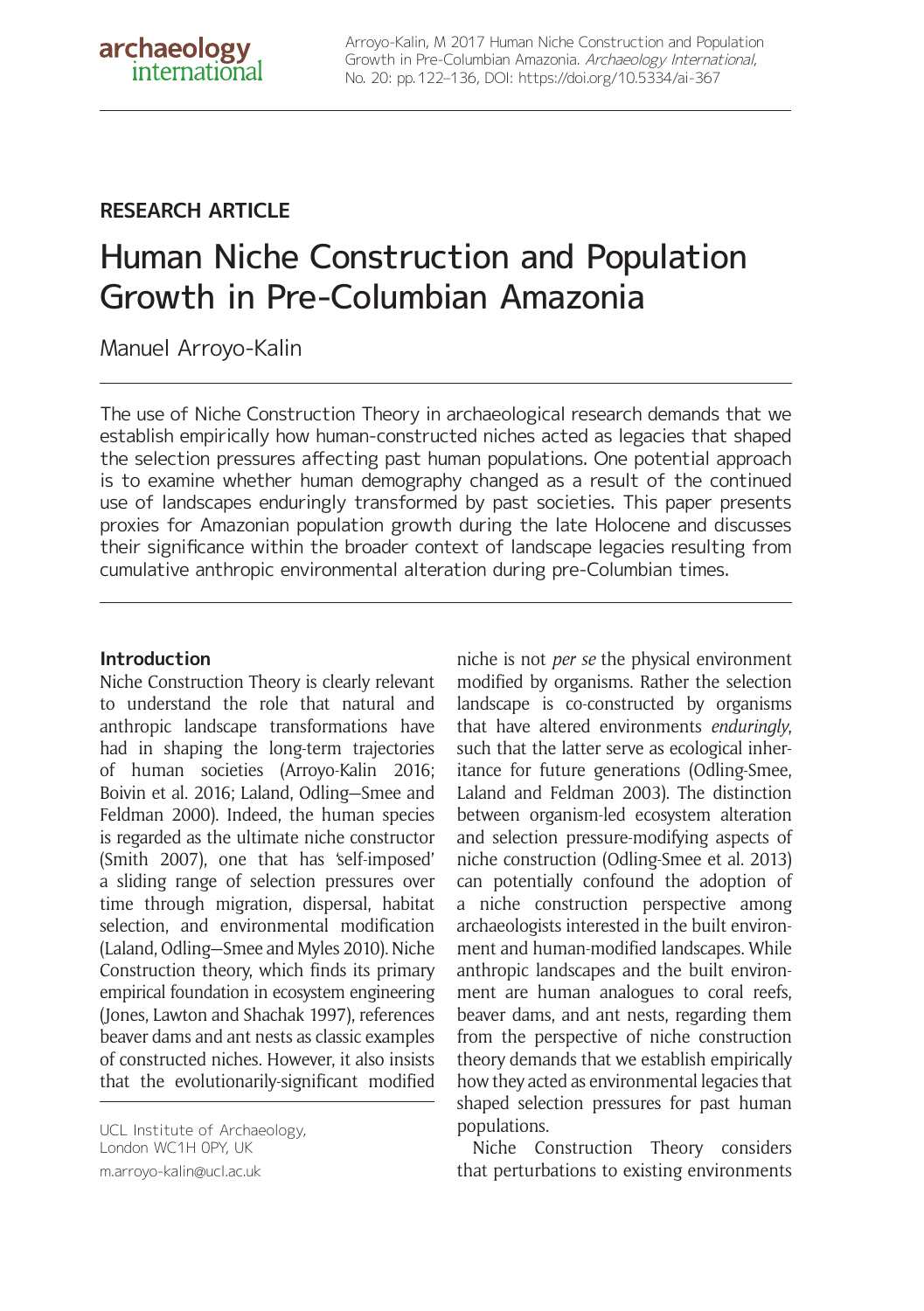can be inceptive (they initiate a change in the selective environment of organisms) or counteractive (they counteract prior change to these environment). Positive niche construction activities are environmental perturbations that on average increase the fitness of the niche-construction organism (Odling-Smee, Laland and Feldman 2003: 44–50), this then translates into higher abundance of individuals as a result of augmented fecundity and/or longevity (Odling-Smee et al. 2013: 5). A potential way to engage with anthropic landscapes and human niche construction, therefore, is to examine whether human demography was affected by the continued use of landscapes that were enduringly transformed by past societies. If the transformations that characterise human-modified environments endure as landscape legacies (i.e. they act as ecological inheritance), and if these legacies modulated the selective pathways of past societies (be they actual inceptors of those changes or subsequent inhabitants of bequeathed altered ecosystems) we should be able to appreciate distinct effects on demographic parameters (see also Odling-Smee 2015). All other things being equal, net population growth would signal higher overall reproduction rates among more recent generations, a step-shift that can be interrogated as a potential consequence of long-term niche construction. Conversely, shrinking populations resulting from altered environments might point to detrimental environmental effects, i.e. negative niche construction.

A consideration of pre-Columbian anthropic landscape transformations in the Amazon basin sheds important light on the preceding questions. In what follows I will first contextualise and summarise key points of our current knowledge regarding pre-Columbian societies of Amazonia. I will specifically emphasise the varied ways in which pre-Columbian populations of the late Holocene enduringly transformed the landscapes they inhabited, bequeathing ecological legacies that affected the fitness of both niche constructors and subsequent

inhabitants of specific locales. This fitness enhancement, as we will see, extends to some plant populations that were consumed or otherwise used by past human populations. Next, I will examine whether we can ascertain follow-up responses to these niche construction activities in the form of fluctuations in human demography. As I will argue below, the answer is a resounding 'yes'. The most evident implication is that these forms of ecological inheritance, resulting from modes of pre-Columbian human niche construction and whose legacies are still in evidence today, helped to modulate late Holocene demography prior to recent European colonisation.

## **Pre-Columbian Amazonian Societies of the Late Holocene**

The Amazon basin is one the most linguistically- and ethnically-diverse regions of the planet. Indigenous languages – which number around 300 – can be grouped into at least six large language families, over twelve smaller language families, and more than a dozen linguistic isolates. Some of the larger language families (Tupi, Arawak, and Carib) are present in five or more separate geographical regions (Dixon and Aikhenvald 1999). Surprisingly, however, linguistically diverse indigenous groups living thousands of kilometres apart share constellations of highly distinctive cultural features, including common or analogous livelihoods, material culture, musical traditions, and cosmological understandings. Early Amazonian scholars, such as Max Schmidt (1917), Erland Nordenskiöld (1930) and Alfred Metraux (1928), felt this reflected the ancient expansion of specific populations that had broadcast languages, crafts, agricultural practices, and ceremonial modes across the region. By the mid 20<sup>th</sup> century, however, this 'civilisational' model had been all but replaced by strong environmental determinism, which characterised pre-Columbian Amazonia as a 'counterfeit paradise' in which relatively mobile lifestyles and low population densities where and had been the norm (Meggers 1971).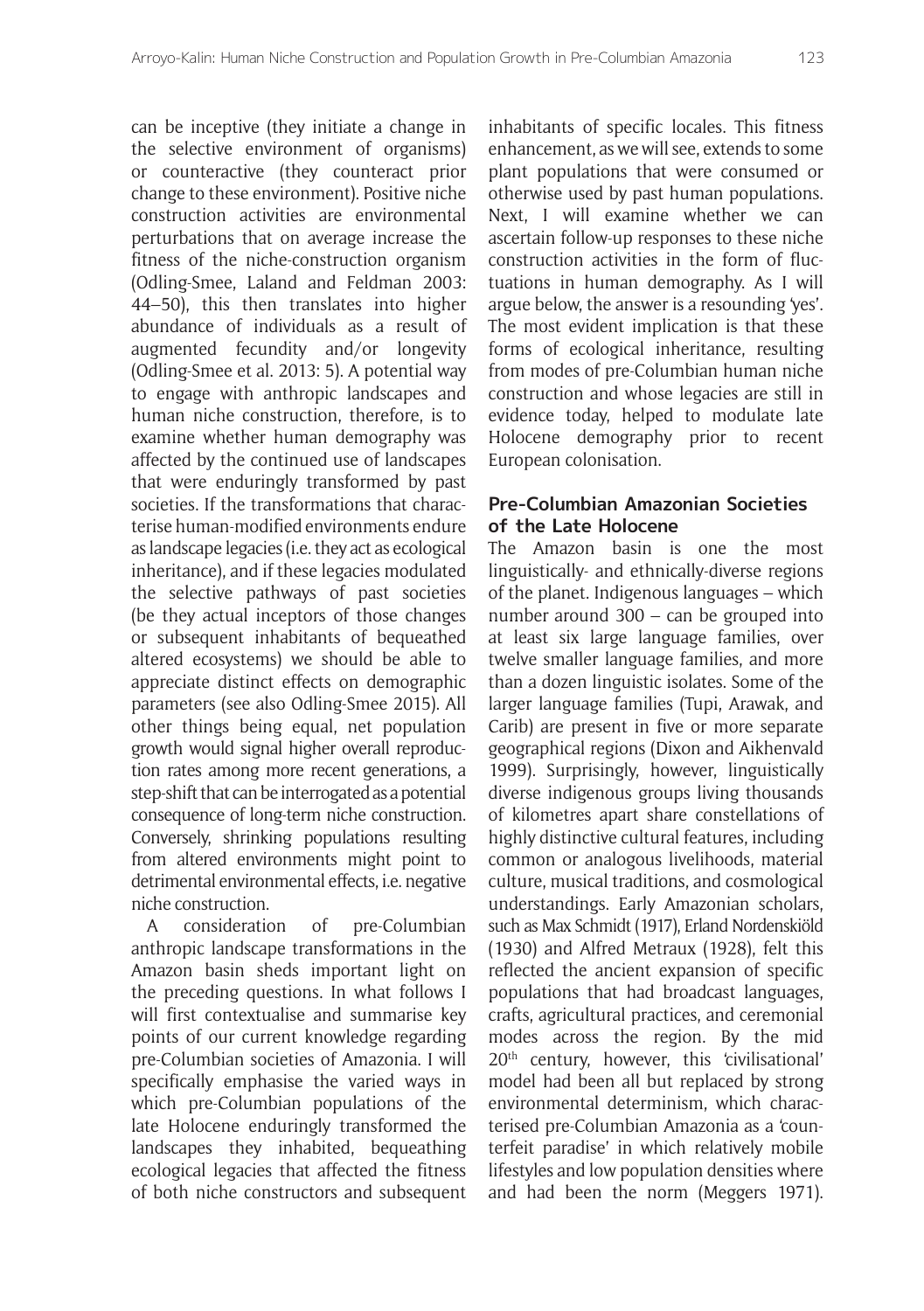In this account, Amazonia's linguistic diversity was a compounded outcome of demographic stress resulting from past climate change, along with migration of, and social interaction between, different potterymaking peoples (Meggers 1975; Meggers and Evans 1983).

Renewed attention to pre-Columbian population growth and links to archaeological and linguistic evidence re-surfaced in the late 1960s, when scholars of the so-called 'revised' account argued that large populations had existed in Amazonia prior to the demographic collapse instigated by European colonisation (Denevan 1970). Donald Lathrap's (1970) provocative and highly influential reconstruction of pre-Columbian history argued that archaeological ceramic styles and the broad spatial distribution of prominent language families was to be understood as evidence for past population expansion and growth. In his account, the ancestors of the large groups reported by early European sightings had farmed the rich alluvial soils of large rivers, grown demographically, competed for land, and expanded outwards from central Amazonia via the river network.

More recent research (Heckenberger and Neves 2009; Rostain and Jaimes Betancourt 2017) has cast doubt on the prominence of floodplain agriculture and on the centripetal geography of Lathrap's reconstruction. However, it has also offered strong empirical support for many of the core elements of the 'revised' account. For instance, excavation of large archaeological sites with abundant pottery remains has demonstrated that a trend towards large sedentary settlements along the Amazon river may have started as late as the late first millennium BC. These occupations would have dominated the riparian landscape of the Amazon river and main tributaries during the first millennium AD and up to the first half of the second millennium AD (Heckenberger and Neves 2009; Moraes and Neves 2012; Neves et al. 2014). Archaeobotanical, zooarchaeological, and isotopic evidence suggests inhabitants of these settlements gathered and cultivated tree fruits, cultivated domesticated seed and tuber crops, and captured the rich aquatic fauna associated with riparian environments (Hermenegildo et al. 2017; Hilbert et al. 2017; Prestes-Carneiro et al. 2016; Mayle and Iriarte 2014; Morcote-Rios et al. 2013; Shock 2014).

## **The 'Landscape Twist': Niche Construction in pre-Columbian Amazonia**

Amazonia's 'revised' account also incorporates a number of insights about human ecology that were initially developed by geographers, ethnobiologists, and anthropologists. In a rainforest biome that epitomises ideas about 'pristine nature' (Denevan 1992), these observations highlighted the ways in which current Amazonian indigenous populations act as ecosystem engineers (Posey 1985) and inhabit anthropic landscapes with timedeep histories of alteration (Balée 1989). Archaeological and ecological research has built on these insights to produce a striking account of long-term human niche construction.

The myriad species – among them numerous palm species and fruit trees – that are or were targeted for their edible parts or other economic uses during pre-Columbian times (Clement 1999b; Piperno and Pearsall 1998) were undoubtedly managed through an equally varied set of practices of environmental alteration (Arroyo-Kalin, Clement and Fraser 2008). These would have included a fire-intensive and spatially-restricted version of slash-and-burn agroforestry (Arroyo-Kalin 2012; Denevan 2004), a form of crop cultivation that at centennial time scales would have left measurable anthropic impact on local plant diversity (Saldarriaga 1994) and soils (Arroyo-Kalin 2010a). Ethnographic literature also shows other significant practices of environmental alteration: clearance associated with settlement implantation; the making of doorstep orchards or 'house gardens'; the management of natural and human-made forest gaps and old settlements for planting foodstuffs; and the promotion, tending, and/ or harvesting of clumps of edible and useful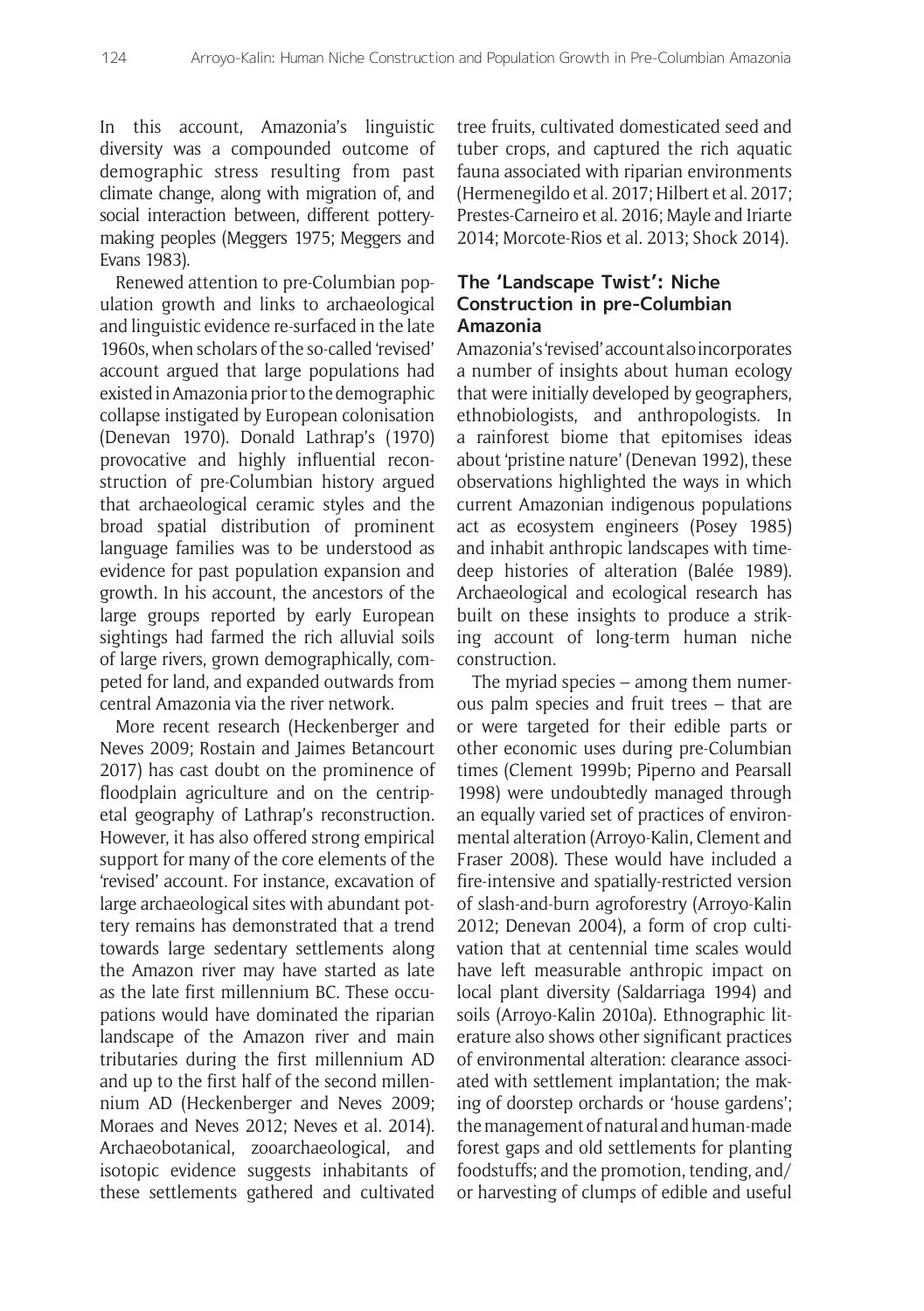plant species, domesticated or otherwise (Clement 1999a). Historical Ecological studies document the continued existence of anthropic stands of edible or useful plants, effectively highlighting them as centuriesold biotic legacies of the above practices (Junqueira, Shepard and Clement 2011, Levis et al. 2017). These studies show the role of past societies in enhancing the alpha diversity of specific locales (Balée 2006). These anthropic patches would have originated from more sedentary inhabitation (Balée 1992) or resulted from repeated seed discard by recent nomadic populations (Politis, 1996). Not only do these studies document the effects of human niche construction on other species but also highlight the relevance of legacy effects for human societal trajectories: many of these are used or managed by current populations, who sometimes acknowledge them as outcomes of previous events of inhabitation (Balée 2010). Recent archaeobotanical and palaeoecological research focusing on establishing whether these forms of environmental alteration existed in the past shows how past imprinting of vegetation by human activity took place within a complex landscape history involving climate change (Carson et al. 2014; Watling et al. 2017).

The 'landscape twist' continues: many late Holocene archaeological settlements are characterised by the presence of anthropic soils known as Amazonian Dark Earths (Arroyo-Kalin 2017a). The best-known examples are *terras pretas de índio*, which are dark-coloured and chemically enhanced soils with abundant pre-Columbian pottery remains. *Terras pretas* are believed to have formed as organic inputs – excrements, bone, organic matter, and combustion residues – associated with kitchen middens, house gardens, dwelling structures, and other practices, concentrated and were churned into the soil mantles of intensively occupied land surfaces, i.e. these soils can be regarded as signature evidence for dense pre-Columbian settlement (Arroyo-Kalin 2014; Schmidt et al. 2014). The oldest examples of these soils probably push back to the middle Holocene (Miller 1992). However, a pattern of regionally widespread formation seems to begin as early as the end of the 1<sup>st</sup> millennium BC. Certainly by the mid to late first millennium AD, many rivers of eastern Amazonia show multiple locales where expanses of these soils were forming. Significantly, occupations associated with the latter phase are frequently recorded at the very locales where these soil expanses started to form in previous centuries (Arroyo-Kalin 2017b). A related type of anthrosol are *terras mulatas*, which are less chemicallyenhanced soils that in some cases surround patches of *terras pretas*. *Terras mulatas* have been interpreted in different ways: as legacies of as legacies of repeated burning around large settlements (Sombroek 1966); as former outfields associated with the settlements signalled by *terras pretas* (Andrade 1986; Arroyo-Kalin 2012; Denevan 2004); or as soil enrichment with overall lower black carbon/less burning associated with intrasettlement activity (Hecht 2003; Mora 2003, Schmidt et al. 2014; Walker 2011). A chronology for these anthrosols is less clear: one well-dated example is buried by mounds associated with defensive structures that were built no later than the late  $1<sup>st</sup>$  millennium AD (Neves and Petersen 2006). *Terras pretas* and *terras mulatas* constitute expressions of anthropic soil modification that ultimately reflect the palimpsest-like character and legacy effects of past human occupations (Erickson 2003). They are prized to this day by Amazonian farmers because of their fertility, which leads to higher yields of staple lowland cultivars such as *Manihot esculenta* (cassava) and facilitates the cultivation of acid-intolerant or pest-sensitive crops, such as *Zea mays* (maize) (Clement, Mccann and Smith 2003; Fraser, Junqueira and Clement 2011; German, 2003; Lins et al. 2015; de Souza et al. 2017). Their enhanced fertility touches upon long-standing discussions about Amazonia's ability to sustain large populations against presumed inherent limitations of the soil mantle for agricultural intensification (Denevan 2012; Meggers 1954; Smith 1980).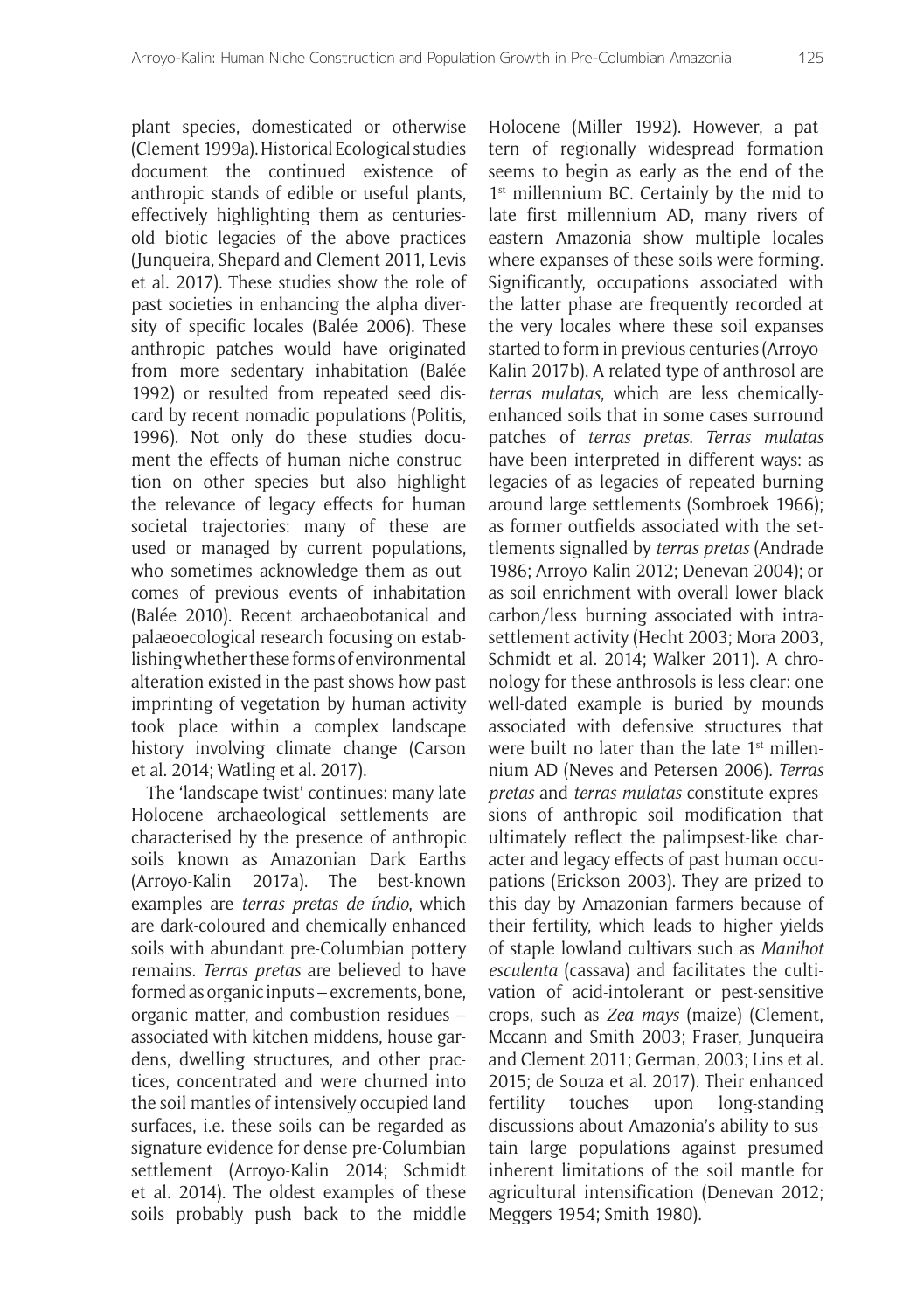Lastly we can examine an impressive array of pre-Columbian forms of landscape engineering that also modified local geomorphologies lastingly in widely-separated regions of the Amazon basin. These anthropic landforms are associated with settlements that range in scale from small villages to proto-urban aggregations. Among them are rectangular and circular bank-and-ditch features, variously interpreted as special-purpose ceremonial sites or defensive features around settlements. These are found along a wide arc connecting the Brazilian state of Acre and the headwaters of the Xingu River, as well as the middle Amazon and lower Madeira (Heckenberger, Petersen and Neves 1999; Moraes and Neves 2012; Schaan 2011). Also recorded in the flooding savannah landscapes of the Guianas and Llanos de Mojos are vast areas with different types of raised or drained fields (Rostain 2017). Archaeological investigations also reveal an even broader variety of earth mounds, including the ubiquitous presence of mounded rubbish middens; raised house platforms within settlements of the middle and lower Amazon region, the lower Madeira river, the upper Xingu river, and the Ecuadorian Amazon; and settlement mounds constructed in seasonally-flooding savannah environments of the Guianas, Llanos de Mojos, and Marajó Island (Prümers 2017). To these features can be added constructed causeways, waterways, water reservoirs, fish ponds and traps in different regions of the Amazon basin (Erickson 2008; Lombardo and Prümers 2010; Schaan 2011; Stenborg et al. 2014). Overall, the great majority of these earthworks date from the early centuries of the first millennium AD to the time of European colonisation. Their size, ubiquity, enduring qualities, and chronology highlight how many of them shaped anthropic environments that were subsequently inhabited and managed (Arroyo-Kalin 2016; Erickson 2006).

#### **Late Holocene Demographic Fluctuation in pre-Columbian Amazonia**

From the preceding overview, it cannot be doubted that sedentary inhabitation during the late Holocene pre-Columbian times lastingly modified the landscape in multiple regions of the Amazon biome. However, the very extent and scope of this historical process remains to be specified in detail, particularly as it relates to pre-Columbian demography (cf. McMichael et al. 2012; Woods, Denevan and Rebellato 2013). Most discussants of this hotly debated topic have drawn on ethnographic and ethnohistorical sources, specified benchmark population densities, and –in some cases– calibrated these vis-à-vis specific habitats' productivities. Final estimates on the 'eve of European contact' have varied widely. Summarising others' and his own approach to the matter, geographer William Denevan (2014: 215) has recently stated that "now Denevan (. . .) says [estimating demography before European colonisation] can't be done with any meaningful result (. . .) On the other hand, I have some perspective (. . .). [It] gives me confidence that the Indian population in 1492 was indeed at least five to six million for Greater Amazonia and at least 3 to 4 million for Amazonia. Considering *terra preta* densities, the total for the former could have been eight to ten million. (. . .) There were large areas with fewer people, but there were also locations with many, many more."

Most archaeologists would agree that establishing actual numbers of people in the past is indeed very difficult (Chamberlain 2006). However, recent analytical and methodological innovations based on the compilation of large archaeological datasets offer increasingly more robust proxies for overall demographic *fluctuation* over time (Shennan et al. 2013). I present here preliminary results of analysis of the R\_Amazon database being developed at UCL Institute of Archaeology, which compiles radiocarbon dates from published archaeological sites from across the Amazonian biome. Analysis of 1,700 radiocarbon dates from archaeological sites located at least 1km apart permits exploring variation in summed calibrated probability distributions (SCPD). Because variation in SCPD is a proxy for occupational density per unit of space (1 km radius), it can be assimilated to demographic fluctuation in pre-Columbian times. **Fig. 1** presents a SCPD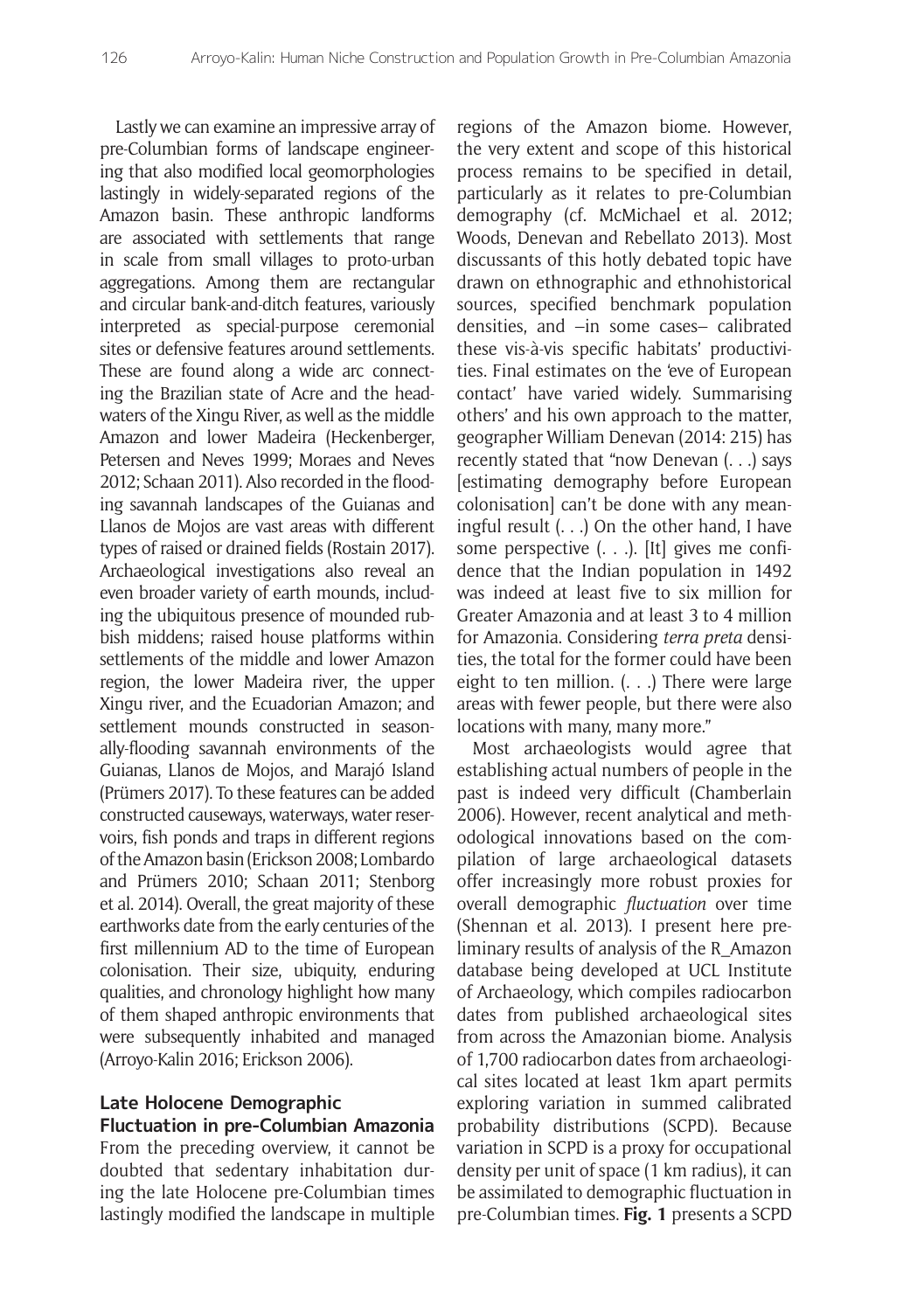

**Figure 1:** SCPDs for un-normalised radiocarbon dates plotted in fifty-year bins for the entire Amazon biome. Green shows moments of population growth (dark green = rapid growth); yellow shows moments of population decline; red shows population decline (dark red =

curve for the entire Amazon biome during the second half of the late Holocene. In its simplest outline, the plot shows an important increase in population during the early part of first millennium BC, followed by slow decline and then growth starting just before 0 AD and peaking before 500 AD. This is followed by sharp decline, rapid increase, and sharp decline in population starting around or after 500 AD, after which sharp population growth is observed. This trend peaks early in the second millennium AD with a potential bust and ensuing boom in the final centuries before European colonisation. In order to interpret this demographic fluctuation proxy we need to draw from the broader knowledge about past societies that Amazonian archaeology provides.

#### **Discussion**

We can explore a number of alternative scenarios to explain sharp but punctuated human population growth during the late

Holocene. Does this pattern indicate the initial adoption of plant cultivation practices in the region? This scenario seems unlikely given both the ancient history of plant management in Amazonia and the fact that different domesticated crops – maize, cucurbits, manioc, cacao, and potentially domesticated rice – were present already by the end of the mid Holocene in different regions of the tropical lowlands (Bush et al. 2000; Bush, Piperno and Colinvaux 1989; Hilbert et al. 2017; Morcote-Rios et al. 2013; Piperno and Pearsall 1998; Shock et al. 2013; Zarrillo 2012). Can we then reject the role of agriculture, propose that ethnographic crop use patterns are largely artefacts of European colonisation, and explain population growth as a primary outcome of the exploitation of aquatic resources (Moraes 2015; Neves 2007)? On the one hand, a pattern dominated by opportunistic agroforestry (Neves 2013) seems inconsistent with continued population growth. On the other, both in Amazonia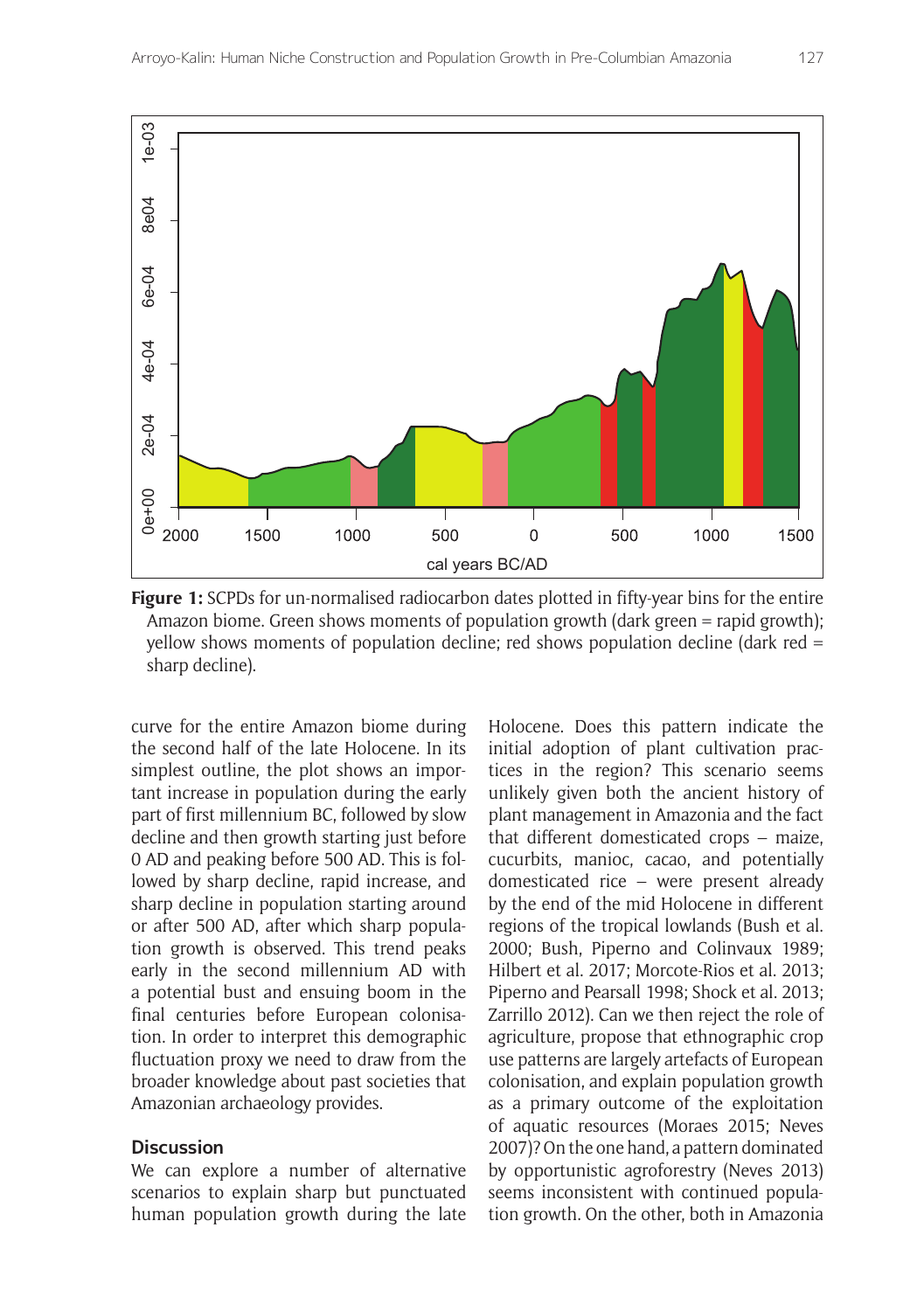(Schaan 2008) and beyond (e.g. Ames 1994; Benfer 2007) there are important examples that show how sedentism and population growth arose from an aquatic resource base. However, we should draw an important lesson from Widmer's (1988) insightful study of the Calusa chiefdom in southern Florida: where agricultural and aquatic potential are juxtaposed, adaptations tend to incorporate both livelihoods through mixed economies or specialised exchange. In the Amazon basin, both are evident today in the upper Negro River basin, were highly ritualised exchange of different types of produce – including manioc for fish – permits resource complementarity among communities who lack access to specific resources (Arroyo-Kalin 2010a: 486).

Whilst the Amazon biome is a very large region that would have accommodated multiple adaptations (Steward 1948), complementarity rather than fluidity between foraging, fishing, arboriculture, and crop cultivation seems far more consistent with constant population growth during the early centuries of the first millennium AD. The sharp growth in overall population documented after 500 AD, in contrast, is largely either diagnostic of strong immigration or indicative of a demographic transition resulting from intensification of food production. As mentioned previously, agricultural intensification based on floodplain cultivation (Lathrap 1970) staggers as a model: large settlements are by no means exclusively associated with rivers that aggrade extensive floodplains nearby. In contrast, we have seen that the formation of altered soil substrates, coupled with deliberate soil modification resulting from fire-intensive and spatially concentrated practices of cultivation (Arroyo-Kalin 2010a; Denevan 2004), produce a specific ecological inheritance that would have had distinct effects for subsequent inhabitants of the same locales. As a whole, these places were implanted in geographies that had different strategic value, had variable access to fish resources, and presented access to different degrees of soils fertility. What they all came to share as common features are the fact that they were cleared of thick forest growth, their soils were enduringly enriched by human practices, and – after abandonment – they came to host stands of formerly managed useful or edible trees as well as crop-enriched seed banks. These features not only made them attractive for re-occupation but also rendered them into crucial niches where domestication of fruit trees adapted to open vegetation (e.g. *Bactris gasipaes* – peach palm) and cultivation of crops poorly adapted to nutrient-poor, low pH soils (e.g. *Zea mays*) could have taken place. To put it succinctly, rather than to understand these expanses simply as epiphenomena to intense occupations or expanding populations, we might consider them as the crucial substrates that permitted productive intensification and attendant population growth during the first millennium AD (Arroyo-Kalin 2010a; Denevan 2004).<sup>1</sup>

Archaeological evidence is at least compatible with this scenario. Among Amazonian specialists there exists a virtual consensus that the broad regional expansion of specific ceramic traditions around 0 AD signals the growth of the Arawak language family (Arroyo-Kalin 2010b; Heckenberger 2008; Neves et al. 2014; Zucchi 1991). Evidence for population growth at this time, therefore, is best regarded as evidence for demic diffusion along the waterways of the Amazon basin, which also promoted intensive inter-regional interaction (see also Hornborg 2005). Fish abundance may have pulled the boat, so to speak, as early Arawak speakers expanded along the river network. However, their livelihoods probably also relied on the cultivation of multiple carbohydrate-rich domesticated crops and ancient practices of fruit tree management (Arroyo-Kalin 2012; Arroyo-Kalin et al. 2008). As is strongly suggested by ethnographic practices in the northwest Amazon and the Guianas, and by similar proto-words in northern and southern branches of the language family (Brown et al. 2013), manioc cultivation was probably crucial to their success. As a crop demanding the reproduction of savannahlike conditions for its cultivation – an agroecosystem that would have strongly encouraged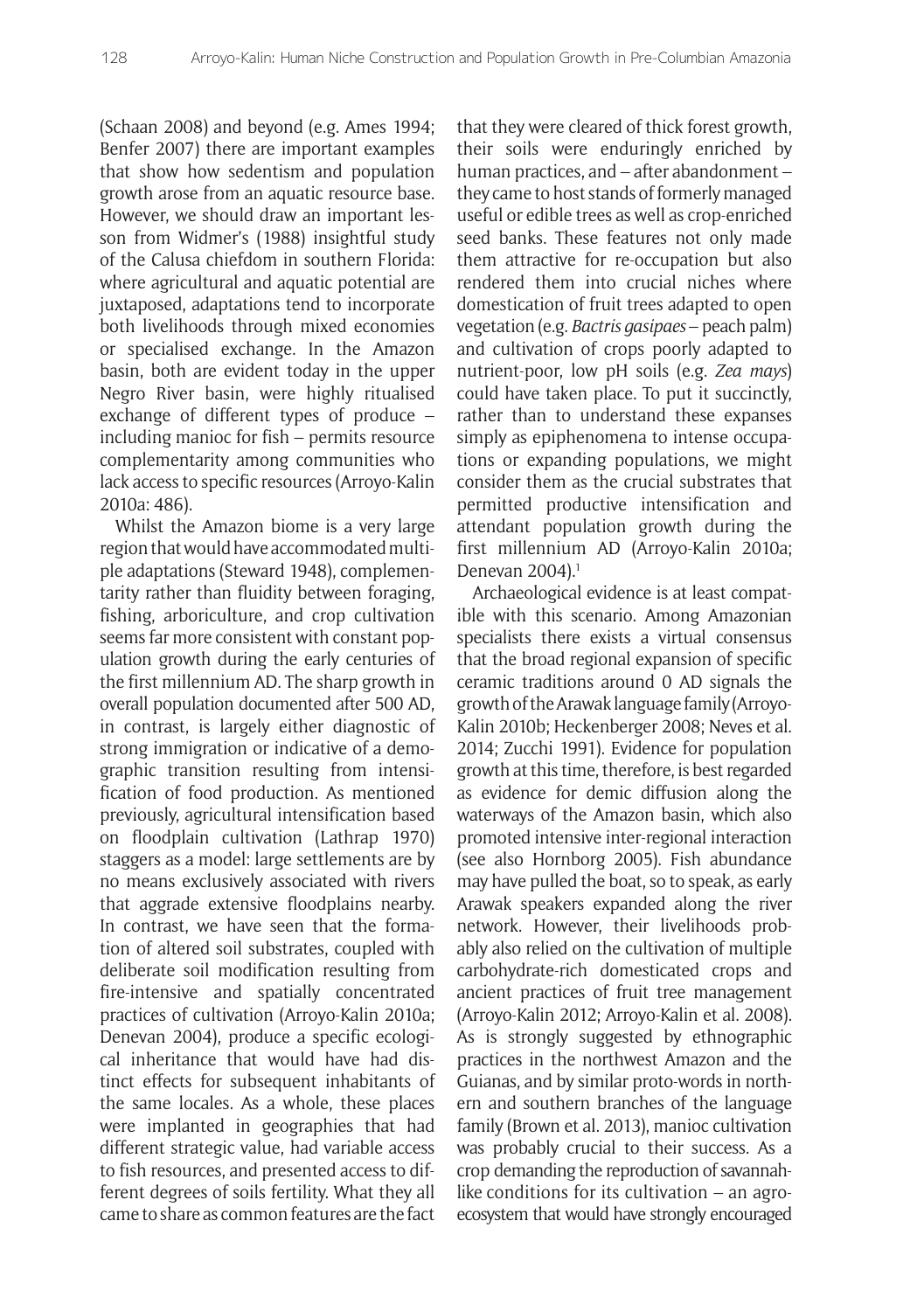intensive burning – it might have also instigated the inception of patterns of ecosystem engineering that left enduring environmental legacies for subsequent inhabitants along the waterways of the basin (Arroyo-Kalin 2010b; Neves et al. 2014).

Subsequently, towards 500–800 AD, archaeological evidence appears to suggest a 'domino effect' that instigated the expansion of different non-Arawakan populations to different regions of the Amazon biome (Brochado and Lathrap 1982; Evans and Meggers 1968; Lathrap 1970; Moraes and Neves, 2012; Rostain 2012; Tamanaha and Neves 2013). This basin-wide re-arrangement, apparently triggered by climate-change related factors (Arroyo-Kalin et al. in prep.), appears to mark the expansion and elaboration of other populations that recolonised previously-modified locales and which proceeded to further alter them. Sharp population growth recorded from then and until the early part of the 2nd millennium AD appears to signal productive intensification. Whilst more archaeobotanical evidence is still required to assess this scenario, we can remember that Roosevelt (1999) suggested this process might be related to the intensification of maize cultivation, which is consistent both with evidence from areas in the periphery of the Amazon basin (Iriarte and Dickau 2012) and with recent isotopic evidence (Hermenegildo et al. 2017). Competition for and defence of human-constructed niches appears to mark the latter history of different regions of Amazonia, as signalled by the implantation of ditches and palisades from around 1000 AD (Heckenberger 2005; Moraes and Neves 2012; Neves and Petersen 2006).

#### **Conclusion**

On the eve of contact, Amazonian livelihoods reliant on plant management and cultivation were probably an amalgamation of ancient patterns of fruit tree management and farming of carbohydrate-rich domestic crops (Arroyo-Kalin, Clement and Fraser 2008). In Amazonia, where fish abundance is strongly conditioned by water chemistry,

alluvial geomorphology, and the upstream or downstream position of a given locale within a tributary network (Denevan 1996; Moran 1995), tethering of habitation sites to locales with abundant aquatic protein can explain why many, but certainly not all, large settlements are concentrated along watercourses. Undoubtedly both variables intersected as pre-Columbian processes of demic diffusion in the late Holocene instigated intense environmental alteration which, bequeathed as environmental legacies, contributed to productive intensification. We can rephrase these points from the perspective of Niche Construction theory as follows: in the late Holocene, cumulative anthropic landscape modifications in Amazonia enduringly altered the 'selection landscape' and contributed to increased population growth. Use of competition for the control of these attractive humanconstructed niches ensued. Thus, landscapes enduring transformed in Amazonia – niches constructed by human populations over the long term – emerged as selective landscapes in their own right.

#### **Acknowledgements**

Special thanks to Kevan Edinborough, Stephen Shennan, Andrew Bevan and Phillip Riris for useful discussion about SCPDs and the use of R to analyse the radiocarbon dataset; to Vinicius Honorato and Lara Carretero for help compiling the radiocarbon dataset; to the UCL Centre for Research on the Dynamics of Civilisations (CREDOC) for a small grant assisting this work. The comments and questions offered by two anonymous reviewers contributed to improving the final version of this paper.

#### **Competing Interests**

The author has no competing interests to declare.

## **Notes**

1 Some students believe their wasteful reuse to build habitation mounds and their tendency to be rapidly invaded by weeds constitute strong arguments against their recycling into cultivation sub-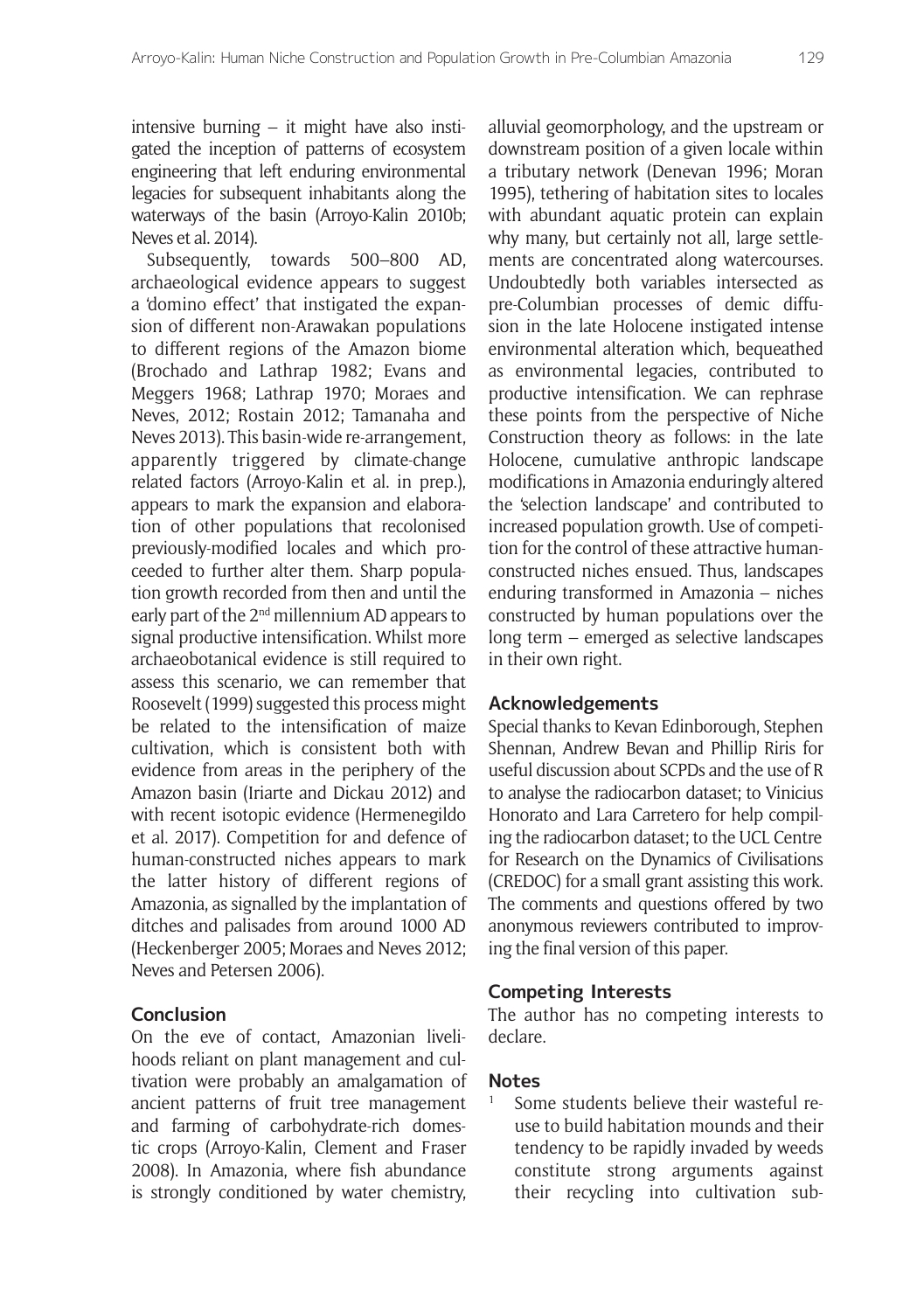strates during pre-Columbian times. My own geoarchaeological research has not yet been able to establish conclusively whether settlement-related anthropic soils were re-used for cultivation before recent times (Arroyo-Kalin, 2017a).

## **References**

- **Ames, K M** 1994 The Northwest Coast Complex Hunter-Gatherers, Ecology, and Social Evolution. *Annual Review of Anthropology*, 23: 209–229. DOI: [https://doi.](https://doi.org/10.1146/annurev.anthro.23.1.209) [org/10.1146/annurev.anthro.23.1.209](https://doi.org/10.1146/annurev.anthro.23.1.209)
- **Andrade, Á** 1986 Investigación Arqueológica De Los Antrosolos De Araracuara (Amazonas). *Arqueología Colombiana*, 31: 1–101.
- **Arroyo-Kalin, M** 2010a A Domesticação Na Paissagem: Os Solos Antropogênicos E O Formativo Na Amazônia. In: Pereira, E and Guapindaia, V (Eds.) *Primeiro Encontro Internacional De Arqueologia Amazônica*. Belém: Museu Goeldi.
- **Arroyo-Kalin, M** 2010b The Amazonian Formative: Crop Domestication and Anthropogenic Soils. *Diversity*, 2: 473–504. DOI: <https://doi.org/10.3390/d2040473>
- **Arroyo-Kalin, M** 2012 Slash-Burn-and-Churn: Landscape History and Crop Cultivation in Pre-Columbian Amazonia. *Quaternary International*, 249: 4–18. DOI: [https://doi.](https://doi.org/10.1016/j.quaint.2011.08.004) [org/10.1016/j.quaint.2011.08.004](https://doi.org/10.1016/j.quaint.2011.08.004)
- **Arroyo-Kalin, M** 2014 The Variability of Amazonian Dark Earths: Comparing Anthropogenic Soils from Three Regions of the Amazonian Biome. In: Rostain, S (Ed.) *Before Orellana*. *Proceedings of the 3rd International Meeting on Amazonian Archaeology*. Quito: IFEA/FLACSO/US Embassy, pp. 323–329.
- **Arroyo-Kalin, M** 2016 Landscaping, Landscape Legacies, and Landesque Capital in Pre-Columbian Amazonia. In: Isendahl, C and Stump, D (Eds.) *The Oxford Handbook of Historical Ecology and Applied Archaeology*. Oxford: Oxford University Press. DOI: [https://doi.org/10.1093/](https://doi.org/10.1093/oxfordhb/9780199672691.013.16) [oxfordhb/9780199672691.013.16](https://doi.org/10.1093/oxfordhb/9780199672691.013.16)
- **Arroyo-Kalin, M** 2017a Amazonian Dark Earths. In: Stoops, G and Nicosia, C (Eds.)

*Archaeological Soil and Sediment Micromorphology*. New York: Wiley and Sons. DOI: [https://doi.org/10.1002/9781118941065.](https://doi.org/10.1002/9781118941065.ch33) [ch33](https://doi.org/10.1002/9781118941065.ch33)

- **Arroyo-Kalin, M** 2017b Las Tierras Antrópicas Amazónicas: Algo Más Que Un Puñado De Tierra. In: Rostain, S and Jaimes Betancourt, C (Eds.) *Las Siete Maravillas De La Amazonía Precolombina*. La Paz: 4-EIAA/ BAS/Plural Publicaciones, pp. 99–118.
- **Arroyo-Kalin, M, Clement, C R** and **Fraser, J A** 2008 Extensive to Intensive, or First Fruits and Then Roots? Bitter/ Sweet Thoughts on Agricultural Intensification in Pre-Columbian Amazonia. *Paper presented at the Shifting Cultivation session, World Archaeological Congress 6*. Dublin, Ireland.
- **Balée, W** 1989 The culture of Amazonian forests. In: Posey, D and Balée, W (Eds.) *Resource Management in Amazonia: Indigenous and Folk Strategies*. Advances in Economic Botany, 7. Bronx, NY: New York Botanical Garden, pp. 1–21.
- **Balée, W** 1992 People of the Fallow: An Historical Ecology of Foraging in Lowland South America. In: Redford, K H and Padoch, C (Eds.) *Conservation of Neotropical Forests: Working from Traditional Resource Use*. New York: Columbia University Press, pp. 35–57.
- **Balée, W** 2006 The Research Program of Historical Ecology. *Annual Review of Anthropology*, 35: 75–98. DOI: [https://doi.](https://doi.org/10.1146/annurev.anthro.35.081705.123231) [org/10.1146/annurev.anthro.35.0817](https://doi.org/10.1146/annurev.anthro.35.081705.123231) [05.123231](https://doi.org/10.1146/annurev.anthro.35.081705.123231)
- **Balée, W** 2010 Contingent Diversity on Anthropic Landscapes. *Diversity*, 2: 163–181. DOI: [https://doi.org/10.3390/](https://doi.org/10.3390/d2020163) [d2020163](https://doi.org/10.3390/d2020163)
- **Benfer, R A** 2007 Early Villages. In: Deborah, M P (Ed.) *Encyclopedia of Archaeology*. New York: Academic Press.
- **Boivin, N L, Zeder, M A, Fuller, D Q, Crowther, A, Larson, G, Erlandson, J M, Denham, T** and **Petraglia, M D** 2016 Ecological Consequences of Human Niche Construction: Examining Long-Term Anthropogenic Shaping of Global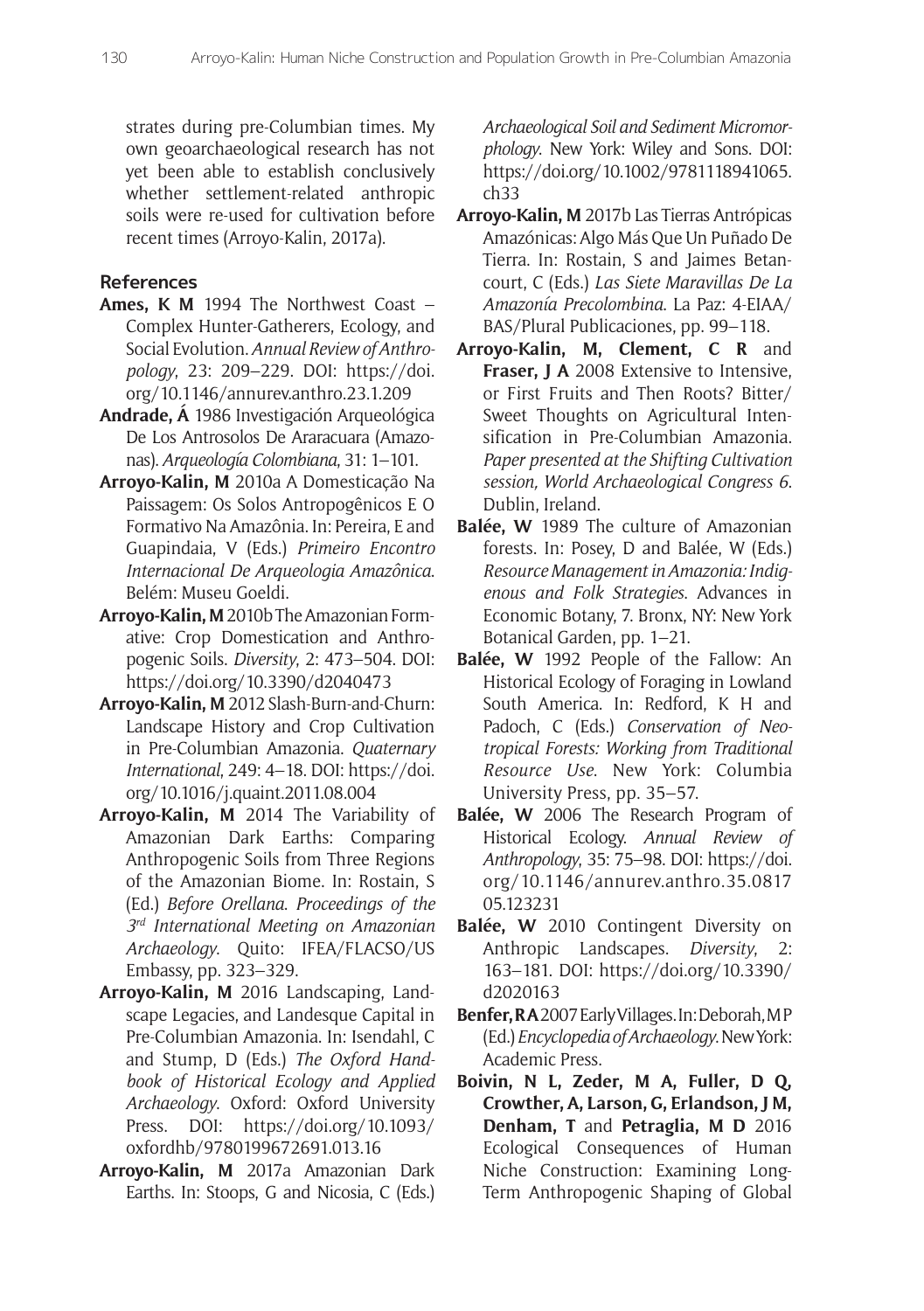Species Distributions. *Proceedings of the National Academy of Sciences*, 113: 6388–6396. DOI: https://doi.org/10.1073/ pnas.1525200113

- **Brochado, J** and **Lathrap, D** 1982 Amazonian Archaeology. *MS*.
- **Brown, C H, Clement, C R, Epps, P, Luedeling, E** and **Wichmann, S** 2013 The Paleobiolinguistics of Domesticated Manioc (Manihot Esculenta). *Ethnobiology Letters*, 4: 10. DOI: [https://doi.org/](https://doi.org/10.14237/ebl.4.2013.61-70) [10.14237/ebl.4.2013.61-70](https://doi.org/10.14237/ebl.4.2013.61-70)
- **Bush, M B, Miller, M C, De Oliveira, P E**  and **Colinvaux, P A** 2000 Two Histories of Environmental Change and Human Disturbance in Eastern Lowland Amazonia. *The Holocene*, 10: 543–553. DOI: [https://](https://doi.org/10.1191/095968300672647521) [doi.org/10.1191/095968300672647521](https://doi.org/10.1191/095968300672647521)
- **Bush, M B, Piperno, D R** and **Colinvaux, P A**  1989 A 6,000 Year History of Amazonian Maize Cultivation. *Nature*, 340: 303–305. DOI: <https://doi.org/10.1038/340303a0>
- **Carneiro, R L** 1970 A Theory of the Origin of the State. *Science*, 169(3947): 733–738. DOI: https://doi.org/10.1126/science.169. 3947.733
- **Carson, J F, Whitney, B S, Mayle, F E, Iriarte, J, Prümers, H, Soto, J D** and **Watling, J**  2014 Environmental Impact of Geometric Earthwork Construction in Pre-Columbian Amazonia. *Proceedings of the National Academy of Sciences of the United States of America*, 111: 10497–10502. DOI: [https://](https://doi.org/10.1073/pnas.1321770111) [doi.org/10.1073/pnas.1321770111](https://doi.org/10.1073/pnas.1321770111)
- **Chamberlain, A T** 2006 *Demography in Archaeology.* Cambridge, Cambridge University Press. DOI: [https://doi.org/](https://doi.org/10.1017/CBO9780511607165) [10.1017/CBO9780511607165](https://doi.org/10.1017/CBO9780511607165)
- **Clement, C R** 1999a 1492 and the Loss of Amazonian Crop Genetic Resources. i. the Relation between Domestication and Human Population Decline. *Economic Botany*, 53: 188–202. DOI: [https://doi.](https://doi.org/10.1007/bf02866498) [org/10.1007/bf02866498](https://doi.org/10.1007/bf02866498)
- **Clement, C R** 1999b 1492 and the Loss of Amazonian Crop Genetic Resources. ii. Crop Bigeography at Contact. *Economic Botany*, 53: 203–216. DOI: [https://doi.](https://doi.org/10.1007/bf02866499) [org/10.1007/bf02866499](https://doi.org/10.1007/bf02866499)
- **Clement, C R, Mccann, J M** and **Smith, N J**  2003 Agrobiodiversity in Amazonia and Its Relationship with Dark Earths. In: Lehmann, J, Kern, D C, Glaser, B and Woods, W (Eds.) *Amazonian Dark Earths: Origin, Properties, Management*. Dordrecht: Kluwer Academic Publishers, pp. 159–178. DOI[: https://doi.org/10.1007/](https://doi.org/10.1007/1-4020-2597-1_9) [1-4020-2597-1\\_9](https://doi.org/10.1007/1-4020-2597-1_9)
- **Denevan, W M** 1970 The Aboriginal Population of Western Amazonia in Relation to Habitat and Subsistence. *Revista Geográfica*, 72: 61–86.
- **Denevan, W M** 1992 The Pristine Myth: The Landscape of the Americas in 1492. *Annals of the Association of American Geographers*, 82: 369–385. DOI: [https://](https://doi.org/10.1111/j.1467-8306.1992.tb01965.x) [doi.org/10.1111/j.1467-8306.1992.](https://doi.org/10.1111/j.1467-8306.1992.tb01965.x) [tb01965.x](https://doi.org/10.1111/j.1467-8306.1992.tb01965.x)
- **Denevan, W M** 1996 A Bluff Model of Riverine Settlement in Prehistoric Amazonia. *Annals of the Association of American Geographers*, 86: 654–681. DOI: [https://](https://doi.org/10.1111/j.1467-8306.1996.tb01771.x) [doi.org/10.1111/j.1467-8306.1996.](https://doi.org/10.1111/j.1467-8306.1996.tb01771.x) [tb01771.x](https://doi.org/10.1111/j.1467-8306.1996.tb01771.x)
- **Denevan, W M** 2004 Semi-Intensive Pre-European Cultivation and the Origins of Anthropogenic Dark Earths in Amazonia. In: Glaser, B and Woods, W I (Eds.) *Amazonian Dark Earths: Explorations in Space and Time*. Berlin: Springer, pp. 135–143. DOI: [https://doi.org/10.1007/978-3-662-](https://doi.org/10.1007/978-3-662-05683-7_10) [05683-7\\_10](https://doi.org/10.1007/978-3-662-05683-7_10)
- **Denevan, W M** 2012 The "Pristine Myth" Revisited. *Geographical Record*, 4: 576–591. DOI: [https://doi.org/10.1111/j.1931-0846.](https://doi.org/10.1111/j.1931-0846.2011.00118.x) [2011.00118.x](https://doi.org/10.1111/j.1931-0846.2011.00118.x)
- **Denevan, W M** 2014 Estimating Amazonian Indian Numbers in 1492. *Journal of Latin American Geography*, 13: 207–221. DOI: [https://doi.org/10.1353/lag.2014.](https://doi.org/10.1353/lag.2014.0036) [0036](https://doi.org/10.1353/lag.2014.0036)
- **De Souza, N B, Junqueira, A B, Struik, P C, Stomph, T** and **Clement, C R** 2017 The Role of Fertile Anthropogenic Soils in the Conservation of Native and Exotic Agrobiodiversity in Amazonian Homegardens. *Agroforestry Systems*. DOI: [https://doi.](https://doi.org/10.1007/s10457-017-0137-y) [org/10.1007/s10457-017-0137-y](https://doi.org/10.1007/s10457-017-0137-y)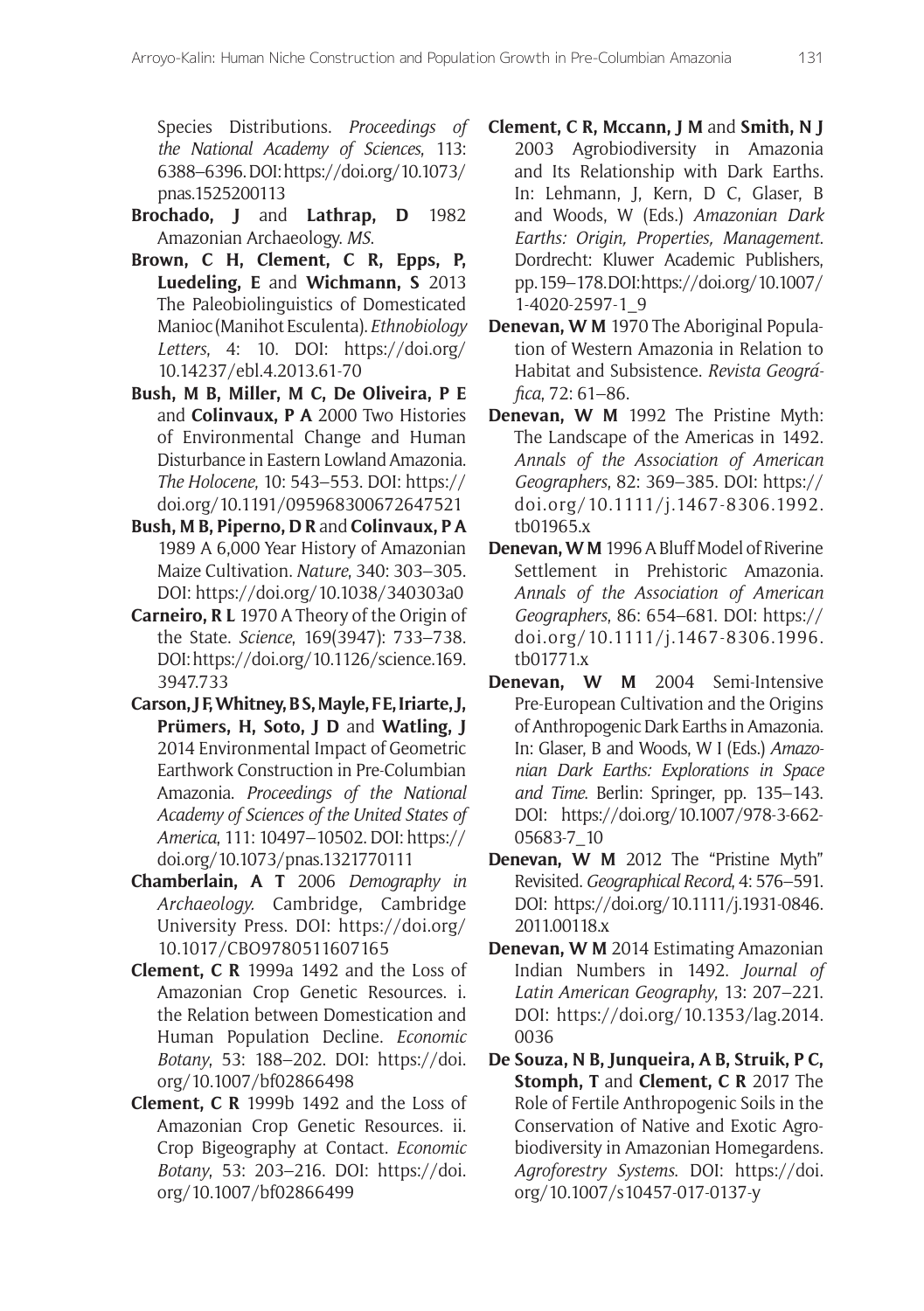- **Dixon, R M W** and **Aikhenvald, A** (Eds.) 1999 *The Amazonian Languages*. Cambridge: Cambridge University Press.
- **Erickson, C L** 2003 Historical Ecology and Future Explorations. In: Lehmann, J, Kern, D, Glaser, B and Woods, W I (Eds.) *Amazonian Dark Earths: Origins, Properties and Management*. Dordrecht: Springer, pp. 455–500. DOI[: https://doi.org/10.1007/](https://doi.org/10.1007/1-4020-2597-1_23) [1-4020-2597-1\\_23](https://doi.org/10.1007/1-4020-2597-1_23)
- **Erickson, C L** 2006 The Domesticated Landscapes of the Bolivian Amazon. In: Balée, W and Erickson, C L (Eds.) *Time and Complexity in Historical Ecology*. New York: Columbia University Press, pp. 235–278. DOI: [https://doi.org/10.7312/](https://doi.org/10.7312/bale13562-011) [bale13562-011](https://doi.org/10.7312/bale13562-011)
- **Erickson, C L** 2008 Amazonia: The Historical Ecology of a Domesticated Landscape. In: Silverman, H and Isbell, W (Eds.) *The Handbook of South American Archaeology*. New York: Springer, pp. 157–183. DOI: [https://doi.org/10.1007/978-0-387-](https://doi.org/10.1007/978-0-387-74907-5_11) [74907-5\\_11](https://doi.org/10.1007/978-0-387-74907-5_11)
- **Evans, C** and **Meggers, B J** 1968 *Archeological Investigations on the Rio Napo, Eastern Ecuador*. Washington, Smithsonian Institution Press.
- **Fraser, J, Junqueira, A** and **Clement, C R**  2011 Homegardens on Amazonian Dark Earths, Non-Anthropogenic Upland, and Floodplain Soils Along the Brazilian Middle Madeira River Exhibit Diverging Agrobiodiversity. *Economic Botany*, 65: 1–12. DOI: [https://doi.org/10.1007/s12231-010-](https://doi.org/10.1007/s12231-010-9143-y) [9143-y](https://doi.org/10.1007/s12231-010-9143-y)
- **German, L A** 2003 Historical Contingencies in the Coevolution of Environment and Livelihood: Contributions to the Debate on Amazonian Black Earth. *Geoderma*, 111: 307–331. DOI: [https://doi.org/10.1016/](https://doi.org/10.1016/s0016-7061(02)00270-7) [s0016-7061\(02\)00270-7](https://doi.org/10.1016/s0016-7061(02)00270-7)
- **Hecht, S B** 2003 Indigenous Soil Management and the Creation of Amazonian Dark Earths: Implications of Kayapó Practices. In: Lehmann, J, Kern, D C, Glaser, B and Woods, W (Eds.) *Amazonian Dark Earths: Origin, Properties, Management*. Dordrecht: Springer, pp. 355–372.

DOI: [https://doi.org/10.1007/1-4020-](https://doi.org/10.1007/1-4020-2597-1_18) [2597-1\\_18](https://doi.org/10.1007/1-4020-2597-1_18)

- **Heckenberger, M J** 2005 *The Ecology of Power: Culture, Place and Personhood in the Southern Amazon Ad 1000–2000*. London, Routledge.
- **Heckenberger, M J** 2008 Amazonian Mosaics: Identity, Interaction, and Integration in the Tropical Forest. In: Silverman, H and Isbell, W (Eds.) *Handbook of South American Archaeology*. New York: Springer, pp. 941–961. DOI: [https://doi.org/](https://doi.org/10.1007/978-0-387-74907-5_47) [10.1007/978-0-387-74907-5\\_47](https://doi.org/10.1007/978-0-387-74907-5_47)
- **Heckenberger, M J** and **Neves, E G** 2009 Amazonian Archaeology. *Annual Review of Anthropology*, 38: 251–266. DOI: [https://doi.org/10.1146/annurev](https://doi.org/10.1146/annurev-anthro-091908-164310)[anthro-091908-164310](https://doi.org/10.1146/annurev-anthro-091908-164310)
- **Heckenberger, M J, Petersen, J B** and **Neves, E G** 1999 Village Size and Permanence in Amazonia: Two Archaeological Examples from Brazil. *Latin American Antiquity*, 10: 353–376. DOI: [https://doi.](https://doi.org/10.2307/971962) [org/10.2307/971962](https://doi.org/10.2307/971962)
- **Hermenegildo, T, O'connell, T C, Guapindaia, V L C** and **Neves, E G** 2017 New Evidence for Subsistence Strategies of Late Pre-Colonial Societies of the Mouth of the Amazon Based on Carbon and Nitrogen Isotopic Data. *Quaternary International*, 448: 139–149. DOI: [https://](https://doi.org/10.1016/j.quaint.2017.03.003) [doi.org/10.1016/j.quaint.2017.03.003](https://doi.org/10.1016/j.quaint.2017.03.003)
- **Hilbert, L, Neves, E G, Pugliese, F, Whitney, B S, Shock, M, Veasey, E, Zimpel, C A** and **Iriarte, J** 2017 Evidence for Mid-Holocene Rice Domestication in the Americas. *Nature Ecology & Evolution*, 1: 1693–1698. DOI: [https://](https://doi.org/10.1038/s41559-017-0322-4) [doi.org/10.1038/s41559-017-0322-4](https://doi.org/10.1038/s41559-017-0322-4)
- **Hornborg, A** 2005 Ethnogenesis, Regional Integration, and Ecology in Prehistoric Amazonia: Toward a System Perspective. *Current Anthropology*, 46: 589–620. DOI: <https://doi.org/10.1086/431530>
- **Iriarte, J** and **Dickau, R** 2012 As Culturas Do Milho? Arqueobotânica De Las Sociedades Hidráulicas Das Terras Baixas Sul-Americanas. *Amazônica*, 4: 30–58. DOI: [https://](https://doi.org/10.18542/amazonica.v4i1.879) [doi.org/10.18542/amazonica.v4i1.879](https://doi.org/10.18542/amazonica.v4i1.879)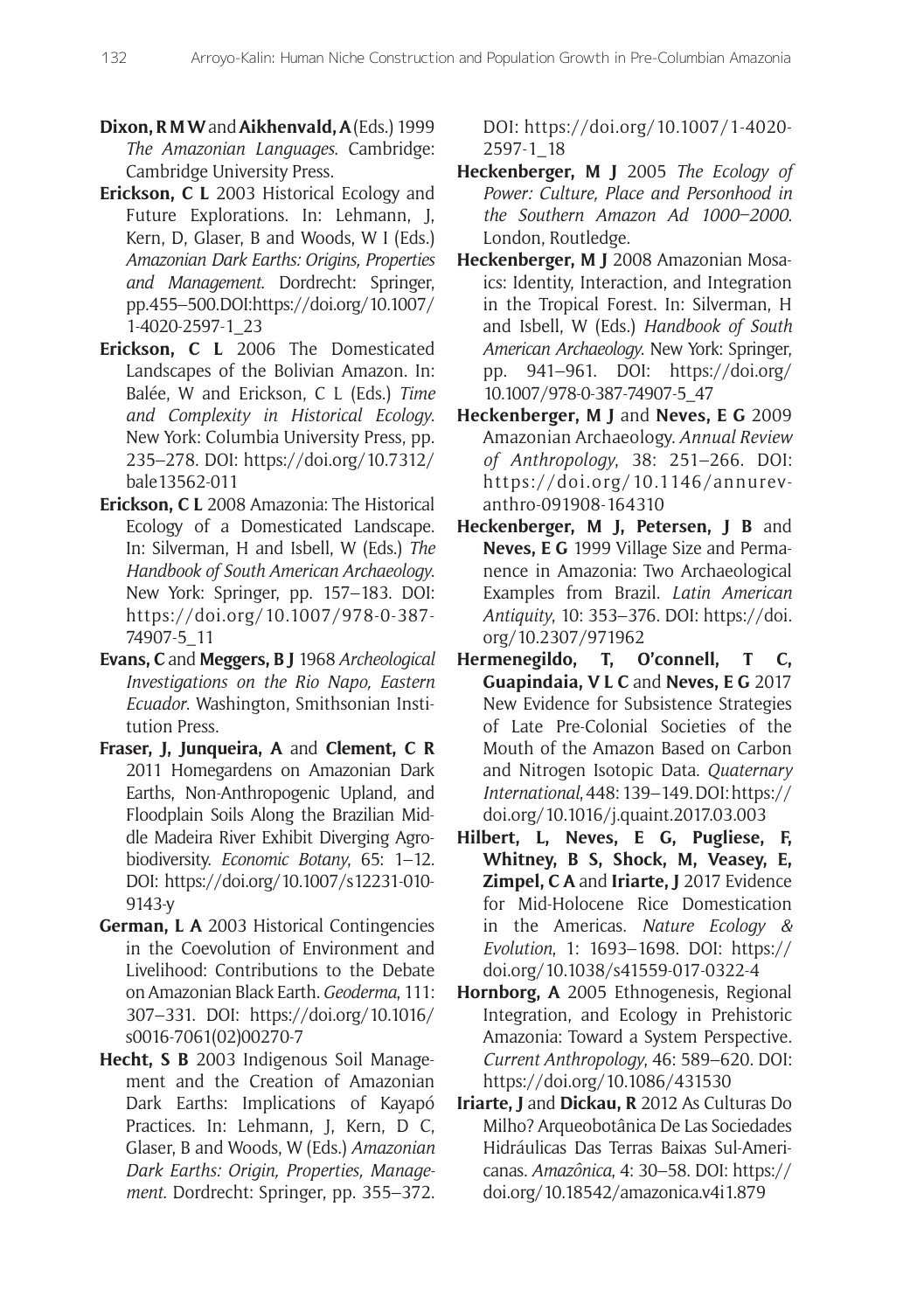- **Jones, C G, Lawton, J H** and **Shachak, M**  1997 Positive and negative effects of organisms as physical ecosystem engineers. *Ecology*, 78: 1946–1957. DOI: [https://doi.](https://doi.org/10.2307/2265935) [org/10.2307/2265935](https://doi.org/10.2307/2265935)
- **Junqueira, A, Shepard, G** and **Clement, C R**  2011 Secondary Forests on Anthropogenic Soils of the Middle Madeira River: Valuation, Local Knowledge, and Landscape Domestication in Brazilian Amazonia. *Economic Botany*, 65: 85–99. DOI: [https://doi.org/10.1007/s12231-010-](https://doi.org/10.1007/s12231-010-9138-8) [9138-8](https://doi.org/10.1007/s12231-010-9138-8)
- Laland, K N, Odling-Smee, J and **Feldman, M W** 2000 Niche construction, biological evolution and cultural change. *Behavioral and Brain Sciences*, 23: 131–146. DOI: [https://doi.org/10.1017/s0140525x](https://doi.org/10.1017/s0140525x00002417) [00002417](https://doi.org/10.1017/s0140525x00002417)
- **Laland, K N, Odling**-**Smee, J** and **Myles, S**  2010 How Culture Shaped the Human Genome: Bringing Genetics and the Human Sciences Together. *Nature Reviews: Genetics*, 11: 137–148. DOI: [https://doi.org/10.1038/](https://doi.org/10.1038/nrg2734) [nrg2734](https://doi.org/10.1038/nrg2734)
- **Lathrap, D W** 1970 *The Upper Amazon*. Southampton: Thames & Hudson.
- **Levis, C, Authors, De Souza, P F, Schietti, J, Emilio, T, Pinto, J L P D V, Clement, C R**  and **Costa, F R C** 2017 Persistent Effects of Pre-Columbian Plant Domestication on Amazonian Forest Composition. *Science*, 355: 925–931. DOI: [https://doi.org/](https://doi.org/10.1126/science.aal0157) [10.1126/science.aal0157](https://doi.org/10.1126/science.aal0157)
- **Lins, J, Lima, H P, Baccaro, F B, Kinupp, V F, Shepard, G H, Jr.** and **Clement, C R**  2015 Pre-Columbian Floristic Legacies in Modern Homegardens of Central Amazonia. *PLOS ONE*, 10: e0127067. DOI: https://doi.org/10.1371/journal.pone. 0127067
- **Lombardo, U** and **Prümers, H** 2010 Pre-Columbian Human Occupation Patterns in the Eastern Plains of the Llanos De Moxos, Bolivian Amazonia. *Journal of Archaeological Science*, 37: 1875–1885. DOI: [https://](https://doi.org/10.1016/j.jas.2010.02.011) [doi.org/10.1016/j.jas.2010.02.011](https://doi.org/10.1016/j.jas.2010.02.011)
- **Mayle, F E** and **Iriarte, J** 2014 Integrated Palaeoecology and Archaeology: A Powerful

Approach for Understanding Pre-Columbian Amazonia. *Journal of Archaeological Science*, 51: 54–64. DOI: [https://doi.org/10.1016/](https://doi.org/10.1016/j.jas.2012.08.038) [j.jas.2012.08.038](https://doi.org/10.1016/j.jas.2012.08.038)

- **McMichael, C H, Piperno, D R, Bush, M B, Silman, M R, Zimmerman, A R, Raczka, M F** and **Lobat, L C** 2012 Sparse Pre-Columbian Human Habitation in Western Amazonia. *Science*, 336: 1429–1431. DOI: [https://doi.org/10.1126/science.](https://doi.org/10.1126/science.1219982) [1219982](https://doi.org/10.1126/science.1219982)
- **Meggers, B J** 1954 Environmental Limitation on the Development of Culture. *American Anthropologist*, 56: 801–824. DOI: [https://](https://doi.org/10.1525/aa.1954.56.5.02a00060) [doi.org/10.1525/aa.1954.56.5.02a00060](https://doi.org/10.1525/aa.1954.56.5.02a00060)
- **Meggers, B J** 1971 *Amazonia: Man and Culture in a Counterfeit Paradise*. Washington: Smithsonian Institution Press.
- **Meggers, B J** 1975 Application of the Biological Model of Diversification to Cultural Distribution in Tropical Lowland South America. *Biotropica*, 7: 141–161. DOI: <https://doi.org/10.2307/2989620>
- **Meggers, B J** and **Evans, C** 1983 Lowland South America and the Antilles. In: Jennings, J D ( Ed.) *Ancient South Americans*. San Francisco: W. H. Freeman and Company, pp. 287–385.
- **Metraux, A** 1928 *La Civilization Materielle Des Tribus Tupi-Guarani*. Paris: Librairie Orientaliste Paul Geuthner.
- **Miller, E T** 1992 Adaptação Agrícola Pré-Histórica No Alto Rio Madeira. In: Meggers, B J (Ed.) *Prehistoria Sudamericana: Nuevas Perspectivas*. Washington: Taraxacum.
- **Mora, S** 2003 *Early Inhabitants of the Amazonian Tropical Rain Forest: A Study of Humans and Environmental Dynamics*. Pittsburg: University of Pittsburg.
- **Moraes, C D P** 2015 O Determinismo Agrícola Na Arqueologia Amazônica. *Estudos avançados*, 29: 25–43. DOI: [https://doi.](https://doi.org/10.1590/s0103-40142015000100004) [org/10.1590/s0103-401420150001](https://doi.org/10.1590/s0103-40142015000100004) [00004](https://doi.org/10.1590/s0103-40142015000100004)
- **Moraes, C D P** and **Neves, E G** 2012 O Ano 1000: Adensamento Populacional, Interação E Conflito Na Amazônia Central. *Amazônica*, 4: 122–148. DOI: [https://doi.](https://doi.org/10.18542/amazonica.v4i1.884) [org/10.18542/amazonica.v4i1.884](https://doi.org/10.18542/amazonica.v4i1.884)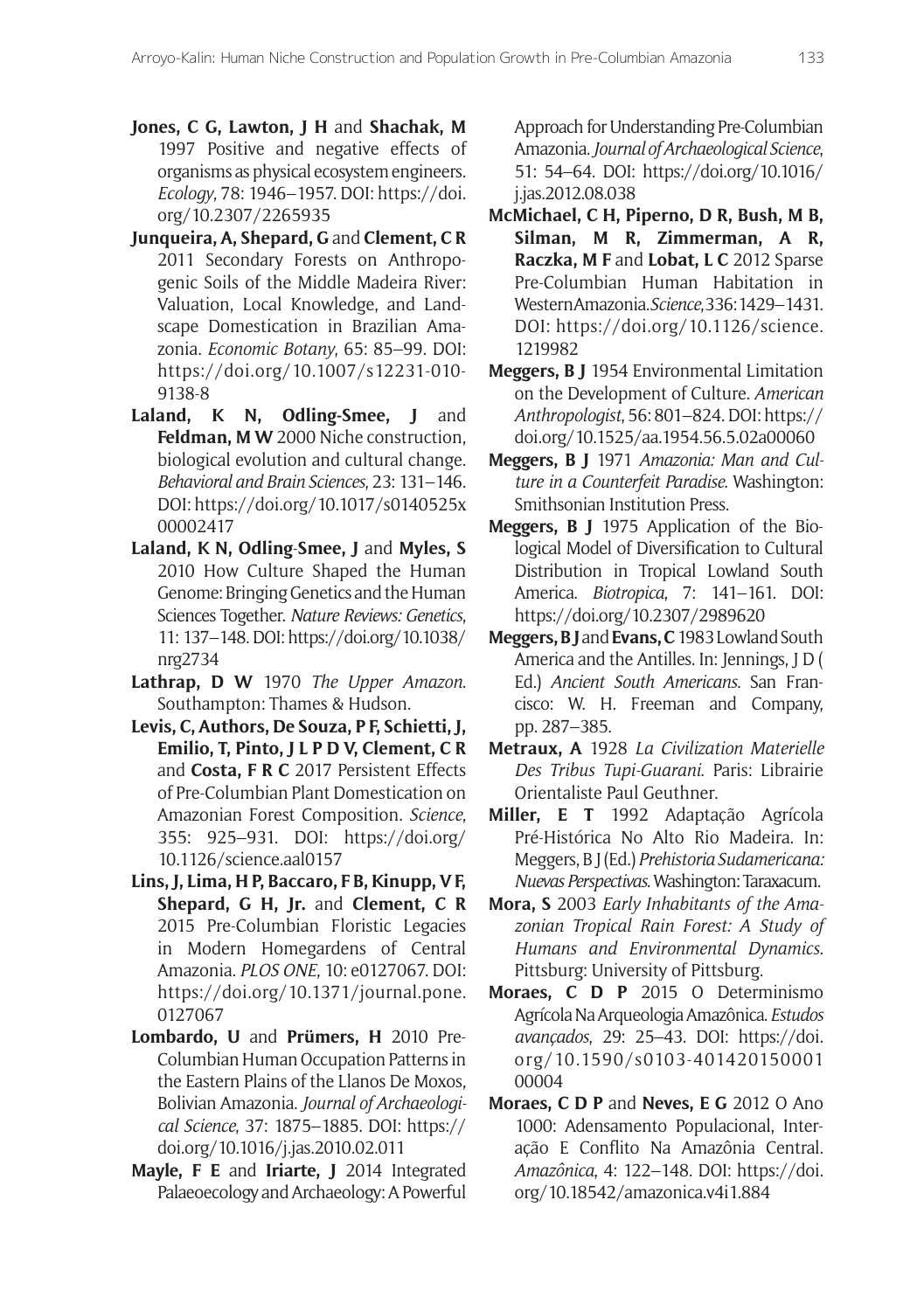- **Moran, E F** 1995 Disaggregating Amazonia: A Strategy for Understanding Biological and Cultural Diversity. In: Sponsel, L E (Ed.) *Indigenous Peoples and the Future of Amazonia: An Ecological Anthropology of an Endangered World*. Tucson: The University of Arizona Press, pp. 71–95.
- **Morcote-Rios, G, Raz, L, Giraldo-Cañas, D, Franky, C E** and **León Sicard, T** 2013 Terras Pretas De Índio of the Caquetá-Japurá River (Colombian Amazonia). *Tipití: Journal of the Society for the Anthropology of Lowland South America*, 1: 30–39.
- **Neves, E G** 2007 El Formativo que Nunca Terminó: La Larga Historia de Estabilidad en las Ocupaciones Humanas de la Amazonía Central. *Boletín de Arqueología PUCP*, 11: 117–141.
- **Neves, E G** 2013 Was Agriculture a Key Productive Activity in Pre-Colonial Amazonia? The Stable Productive Basis for Social Equality in the Central Amazon. In: Brondízio, E S and Moran, E F (Eds.) *Human-Environment Interactions: Current and Future Directions*. New York: Springer Science and Business Media, pp. 371–388. DOI: [https://doi.](https://doi.org/10.1007/978-94-007-4780-7_16) [org/10.1007/978-94-007-4780-7\\_16](https://doi.org/10.1007/978-94-007-4780-7_16)
- **Neves, E G, Guapindaia, V L C, Lima, H P, Costa, B L S** and **Gomes, J** 2014 A Tradição Pocó-Açutuba E Os Primeros Sinais Visíveis De Modificações De Paisagens Na Calha Do Amazonas. In: Rostain, S (Ed.) *Amazonía. Memorias De Las Conferencias Magistrales Del 3er Encuentro Internacional De Arqueología Amazónica*. Quito: Ministerio Coordinador de Conocimiento y Talento Humano/IKIAM, pp. 137–158.
- **Neves, E G** and **Petersen, J B** 2006 The Political Economy of Pre-Columbian Amerindians: Landscape Transformations in Central Amazonia. In: Balée, W and Erickson, C L (Eds.) *Time and Complexity in Historical Ecology: Studies in the Neotropical Lowlands*. New York: Columbia University Press, pp. 279–309. DOI: [https://doi.org/10.7312/bale135](https://doi.org/10.7312/bale13562-012) [62-012](https://doi.org/10.7312/bale13562-012)
- **Nordenskiöld, E** 1930 *L'archéologie Du Bassin De L'amazone*. Paris: Les Editions G. van Oest.
- **Odling-Smee, F J** 2015 Niche Construction in Human Evolution and Demography. In: Kreager, P, Winney, B, Ulijaszek, S and Capelli, C (Eds.) *Population in the Human Sciences: Concepts, Models, Evidence*. Oxford: Oxford University Press. DOI: [https://doi.org/10.1093/acprof:](https://doi.org/10.1093/acprof:oso/9780199688203.003.0006) [oso/9780199688203.003.0006](https://doi.org/10.1093/acprof:oso/9780199688203.003.0006)
- **Odling-Smee, F J, Laland, K** and **Feldman, M W** 2003 *Niche Construction: The Neglected Process in Evolution*. Princeton: Princeton University Press.
- **Odling-Smee, J, Erwin, D H, Palkovacs, E P,**  Feldman, M W and Laland, K N 2013 Niche Construction Theory: A Practical Guide for Ecologists. *The Quarterly Review of Biology*, 88: 3–28. DOI: [https://doi.](https://doi.org/10.1086/669266) [org/10.1086/669266](https://doi.org/10.1086/669266)
- **Piperno, D R** and **Pearsall, D** 1998 *The Origins of Agriculture in the Lowland Neotropics*. San Diego: Academic Press.
- **Politis, G** 1996 Moving to Produce: Nukak Mobility and Settlement Patterns in Amazonia. *World Archaeology*, 27: 492–511. DOI: [https://doi.org/10.1080/](https://doi.org/10.1080/00438243.1996.9980322) [00438243.1996.9980322](https://doi.org/10.1080/00438243.1996.9980322)
- Posey, D 1985 Indigenous Management of Tropical Forest Ecosystems: The Case of the Kayapó Indians of the Brazilian Amazon. *Agroforestry Systems*, 3: 139–158. DOI: <https://doi.org/10.1007/bf00122640>
- **Prestes-Carneiro, G, Béarez, P, Bailon, S, Rapp Py-Daniel, A** and **Neves, E G** 2016 Subsistence Fishery at Hatahara (750–1230 Ce), a Pre-Columbian Central Amazonian Village. *Journal of Archaeological Science: Reports*, 8: 454–462. DOI: [https://doi.](https://doi.org/10.1016/j.jasrep.2015.10.033) [org/10.1016/j.jasrep.2015.10.033](https://doi.org/10.1016/j.jasrep.2015.10.033)
- **Prümers, H** 2017 Los Montículos Artificiales De La Amazonía. In: Rostain, S and Jaimes Betancourt, C (Eds.) *Las Siete Maravillas De La Amazonía Precolombina*. La Paz: 4-EIAA/BAS/Plural Publicaciones.
- **Roosevelt, A C** 1999 The Maritime, Highland, Forest Dynamic and Origins of Complex Culture. In: Salomon, F and Schwartz, S B (Eds.)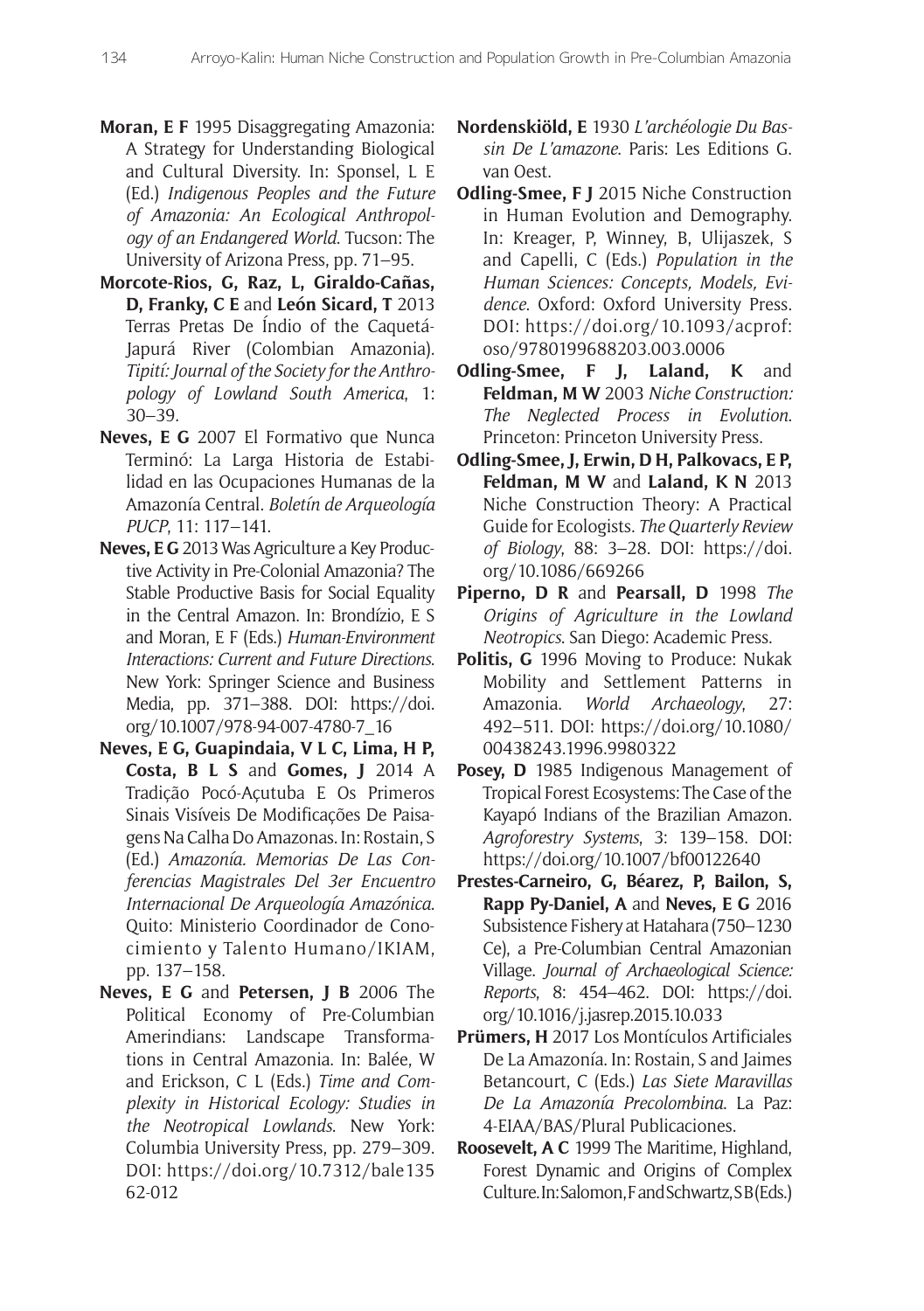*The Cambridge History of the Native Peoples of the Americas: South America*. Cambridge: Cambridge University Press, pp. 264–349. DOI: [https://doi.org/](https://doi.org/10.1017/CHOL9780521630757.006) [10.1017/CHOL9780521630757.006](https://doi.org/10.1017/CHOL9780521630757.006)

- **Rostain, S** 2012 Between Sierra and Selva: Landscape Transformations in Upper Ecuadorian Amazonia. *Quaternary International*, 249: 31–42. DOI: [https://doi.](https://doi.org/10.1016/j.quaint.2011.08.031) [org/10.1016/j.quaint.2011.08.031](https://doi.org/10.1016/j.quaint.2011.08.031)
- **Rostain, S** 2017 Cultivar Sobre Campos Elevados En La Amazonía. In: Rostain, S and Jaimes Betancourt, C (Eds.) *Las Siete Maravillas De La Amazonía Precolombina*. La Paz: 4-EIAA/BAS/Plural Publicaciones.
- **Rostain, S** and **Jaimes Betancourt, C** (Eds.) 2017 *Las Siete Maravillas De La Amazonía Precolombina*. La Paz: 4-EIAA/BAS/Plural Publicaciones.
- **Saldarriaga, J G** 1994 *Recuperación De La Selva De "Tierra Firme" En El Alto Río Negro, Amazonía Colombiana-Venezolana*. Bogotá: TROPENBOS/Presencia.
- **Schaan, D P** 2008 The Non-Agricultural Chiefdoms of Marajo Island. In: Silverman, H and Isbell, W (Eds.) *Handbook of South American Archaeology*. New York: Springer, pp. 339–357. DOI: [https://doi.org/10.1007/](https://doi.org/10.1007/978-0-387-74907-5_19) [978-0-387-74907-5\\_19](https://doi.org/10.1007/978-0-387-74907-5_19)
- **Schaan, D P** 2011 *Sacred Geographies of Ancient Amazonia: Historical Ecology of Social Complexity*. Walnut Creek: Left Coast Press.
- **Schmidt, M** 1917 *Die Aruaken: Ein Beitrag Zum Problem Der Kulturverbreitung*. Studien zur Ethnologie und Soziologie, 109. Leipzig: Veit & Comp.
- Schmidt, MJ, Rapp Py-Daniel, A, Moraes, CDP, **Valle, R B M, Caromano, C F, Texeira, W G, Barbosa, C A, Fonseca, J A, Magalhães, M P, Santos, D S D C, Silva, R D S E, Guapindaia, V L, Moraes, B, Lima, H P, Neves, E G** and **Heckenberger, M J** 2014 Dark Earths and the Human Built Landscape in Amazonia: A Widespread Pattern of Anthrosol Formation. *Journal of Archaeological Science*, 42: 152–165. DOI: [https://](https://doi.org/10.1016/j.jas.2013.11.002) [doi.org/10.1016/j.jas.2013.11.002](https://doi.org/10.1016/j.jas.2013.11.002)
- **Shennan, S, Downey, S S, Timpson, A, Edinborough, K, Colledge, S, Kerig, T, Manning, K** and **Thomas, M G** 2013 Regional Population Collapse Followed Initial Agriculture Booms in Mid-Holocene Europe. *Nature Communications*, 4: 2486. DOI: [https://doi.org/10.1038/ncomms](https://doi.org/10.1038/ncomms3486) [3486](https://doi.org/10.1038/ncomms3486)
- **Shock, M** 2014 Initial Contributions of Charred Plant Remains from Archaeological Sites in the Amazon to Reconstructions of Historical Ecology. In: Rostain, S (Ed.) *Before Orellana. Proceedings of the 3rd International Meeting on Amazonian Archaeology*. Quito: IFEA/FLACSO/US Embassy, pp. 291–296.
- **Shock, M, Kipnis, R, Bueno, L** and **Silva, F M** 2013 A Chronology of the Introduction of Domesticated Plants in Central Brazil. *Tipití: Journal of the Society for the Anthropology of Lowland South America*, 11: 52–59.
- **Smith, B D** 2007 Niche Construction and the Behavioral Context of Plant and Animal Domestication. *Evolutionary Anthropology: Issues, News, and Reviews*, 16: 188–199. DOI: [https://doi.org/10.1002/](https://doi.org/10.1002/evan.20135) [evan.20135](https://doi.org/10.1002/evan.20135)
- **Smith, N K H** 1980 Anthrosols and Human Carrying Capacity in Amazonia. *Annals of the Association of American Geographers*, 70: 553–566. DOI: [https://](https://doi.org/10.1111/j.1467-8306.1980.tb01332.x) [doi.org/10.1111/j.1467-8306.1980.](https://doi.org/10.1111/j.1467-8306.1980.tb01332.x) [tb01332.x](https://doi.org/10.1111/j.1467-8306.1980.tb01332.x)
- **Sombroek, W G** 1966 *Amazon Soils: A Reconnaissance of the Soils of the Brazilian Amazon Region*. Wageningen, Centre for Agricultural Publications and Documentation.
- **Stenborg, P, Schaan, D P, Isendahl, C, Söderström, M, Eriksson, J, Amaral, M**  and **Olvmo, M** 2014 The Cultivated Wilderness Project. Hinterland Archaeology in the Belterra Region, Pará, Brasil. In: Rostain, S (Ed.) *Before Orellana. Proceedings of the 3rd International Meeting on Amazonian Archaeology*. Quito: IFEA/ FLACSO/US Embassy, pp. 149–155.